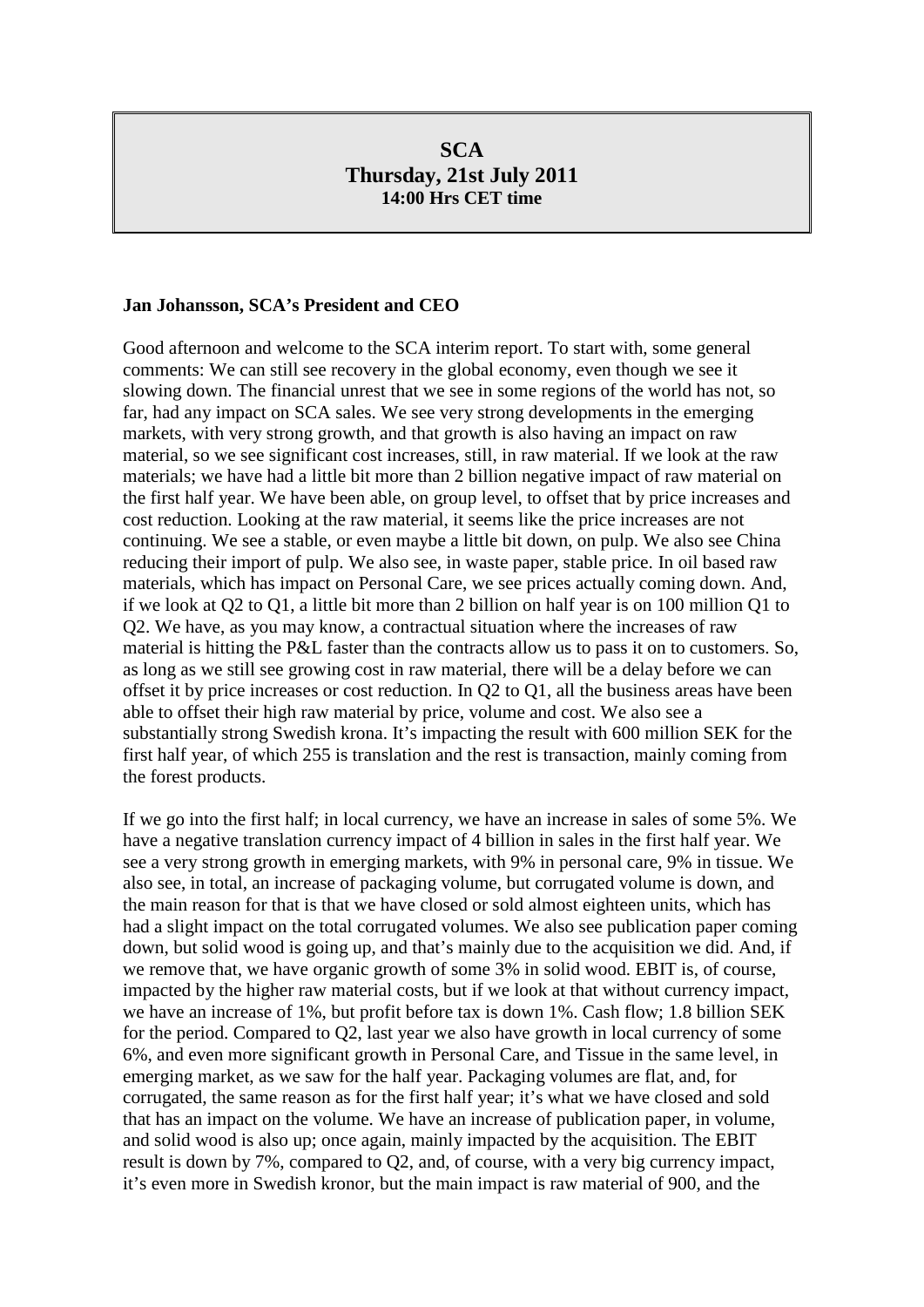currency is 300. Looking at the results, as I communicated, the only one you can focus on this one is the gearing; we are still continuing to strengthen the balance sheet. We are down, now, to 0.55 in gearing. 0.62 first half year last year. And also earnings per share, which is including the restructuring costs, is up by 8%, and without the currency impact, with 13%. You have a similar development in  $Q2$  to  $Q2$ , with major impact on sales of 2 billion in just translation impact, and, of course, raw material is impacting this result, compared to Q2 last year. If we look at Q2 to Q1, we don't have any currency impact, well, it's 1 million SEK, so it's zero. So, having said that, we had a sales increase of 5%, we have higher volumes, higher prices, but also some higher raw material costs, and the profit is increasing Q2 compared to Q1. We have some 4-5% growth, in total, in Personal Care and Tissue, and we are getting back some of the impact we had from seasonality between Q4 and Q1; we are now getting back gradually in Q2. And the raw material increases we got, as I said, in Q2, of some 100 million SEK, is fully offset in all our business areas, by volume, cost and price.

Going into the difference business areas, if we look at Personal Care, where, in local currency, we have an improvement of sales by 4%. The raw material impact is as much as 3.1% points, Q2 to Q2, and year to date it's 3.5, if you just take the raw material. And, as you know, in Personal Care, we have a delay on impact of the raw material increases between three to six months, which means that, even though we see oil based raw materials coming down, it will still continue into Q3, and the impact of that will come in Q4. We have also been very successful in our diaper business. You know that we've been talking about that and the problem we had in private label. We have now gradually and successfully gained new contracts on the market, which means that, in the beginning of next year, we will be utilising 100% of our capacity. And, as you remember, we had some 20-30% of overcapacity when we reported this in Q1, so, what we said in Q1, we are actually now implementing in Q2, and the result will come during this year, but then fully implemented during 2012. We also, as you saw, have acquired 50% of a company in Turkey. A very important market; a growing market with a population with the right demography. Also a good place to enter into market close to Turkey, so that's something we view as very important, and that means, also, that we can start to add in new products into that joint venture. We see a growth in market share in TENA, the most important brand we have. We see a very good growth in retail; we have a growth of more than 7% in retail TENA during Q2. We are launching new products in incontinence care. We have a very big breakthrough in innovation that we launched in Q2, which is changing the design of the product, so it looks like an underwear trouser. This product is driving penetration and, as you know, the penetration, even in the western world, is only 37%, so product innovations like this will absolutely increase the penetration in mature markets. And, as you can also see, a very good growth in emerging markets in local currency.

If we, then, walk over to Tissue: The raw material has, for this period, less impact on tissue. We have some 0.5% it's impacted on margins in Q2, and, on year to date, it's about 2%. We are also improving sales in local currency, by some 4%. It's very different in different markets. We are gaining market share in Away From Home, which is very important; it's a very good profitability; a good return. We had a very good quarter in the US; very high growth, and we're introducing new innovations into the Away From Home market, both in Europe and in the US. And you can also see that we have, in emerging markets, a growth of some 11% in Away From Home. And it's almost the same in Away From Home - if you enter to a new emerging markets, you normally have to, sort of, create the market because it doesn't exist, so you start by creating a market, or changing the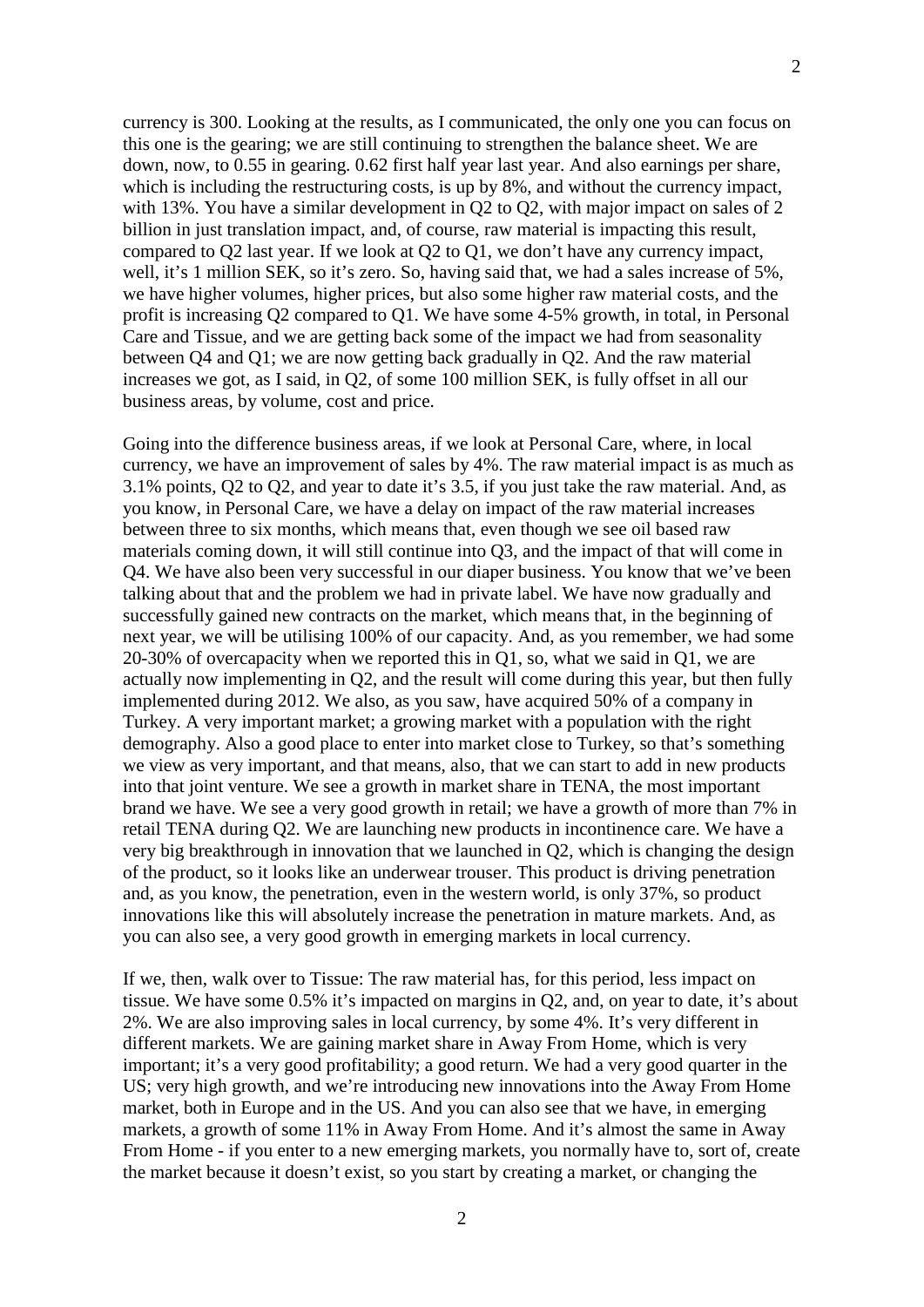market. If the quality of the product is in a very low range - which we actually are doing also in the US without it being an emerging market, changing the products from a low value to a high value, and that process is going very well in US for the moment. If we look at Packaging, we have a substantial improvement of profitability, and we should have that also. We didn't see a major price increase in Q2, since we have the index clauses, and the index clauses means that you have different levels for the paper prices to reach before you get it through to the corrugated prices. So we, going forward in Q3, will see another 3% in price increases coming into Packaging, because then we will, sort of, reach over the level for the next price increases. And, of course, the cost saving programme is also coming in; the 1 billion SEK that we initiated a couple of years ago. If we look at the test liner situation in Europe today, the inventories are still in a low level. We have a very good balance on the market, which means there are possibilities to continue to increase prices; in particular since we have seen raw material continue up during Q2. In Forest Products we see some higher prices for publication paper. Not at the level we expected when we presented Q1; it has been more difficult to get that through in the markets. We see a very good development of our solid wood business, and, of course, impacted by the acquisition. We don't believe that there will be any further price increases in solid wood in the second half, but we believe it will be stable.

So, going forward, as I started, we still see a good demand for all our businesses, very good growth in emerging markets for our hygiene business. We are having continuing high raw material costs, even through it's, sort of, phasing out and may be coming down in some of the raw materials. Corrugated prices will continue to increase. We will also see increase of prices for Personal Care and Tissue during the second half of the year, but mainly impacting Q4 rather than Q3, since we have, still, raw material price increases coming in in Q3, since we have the delay in price increases. Three to six months in Personal Care, forty-five days around that in Tissue. So, with that, I will open up for questions.

### **Questions and Answers**

#### *Linus Larsson, SEB Enskilda*

*Maybe if we could continue talking a bit more about the pricing. I think you said that you expect a 3% corrugated price increase in the third versus the second quarter? And could you give the corresponding figures, maybe, for your tissue division, and also if you could repeat what you said about Personal Care pricing?*

#### **Jan Johansson**

We have announced an increase in Away From Home in Europe with 5%. The contractual situation will mean that it will have an impact of some 2% the second half of this year, and gradually coming in during the year. And then, the rest will come in the beginning of next year. We will increase prices by around 3% in consumer tissue and that will mainly come in in Q4. Also, depending, of course, what is happening on the raw materials side. If it continues up, then, of course, we need to increase it more, but that's what's, sort of, in the pipeline just now.

*And then, US Away From Home, is there more to come there?*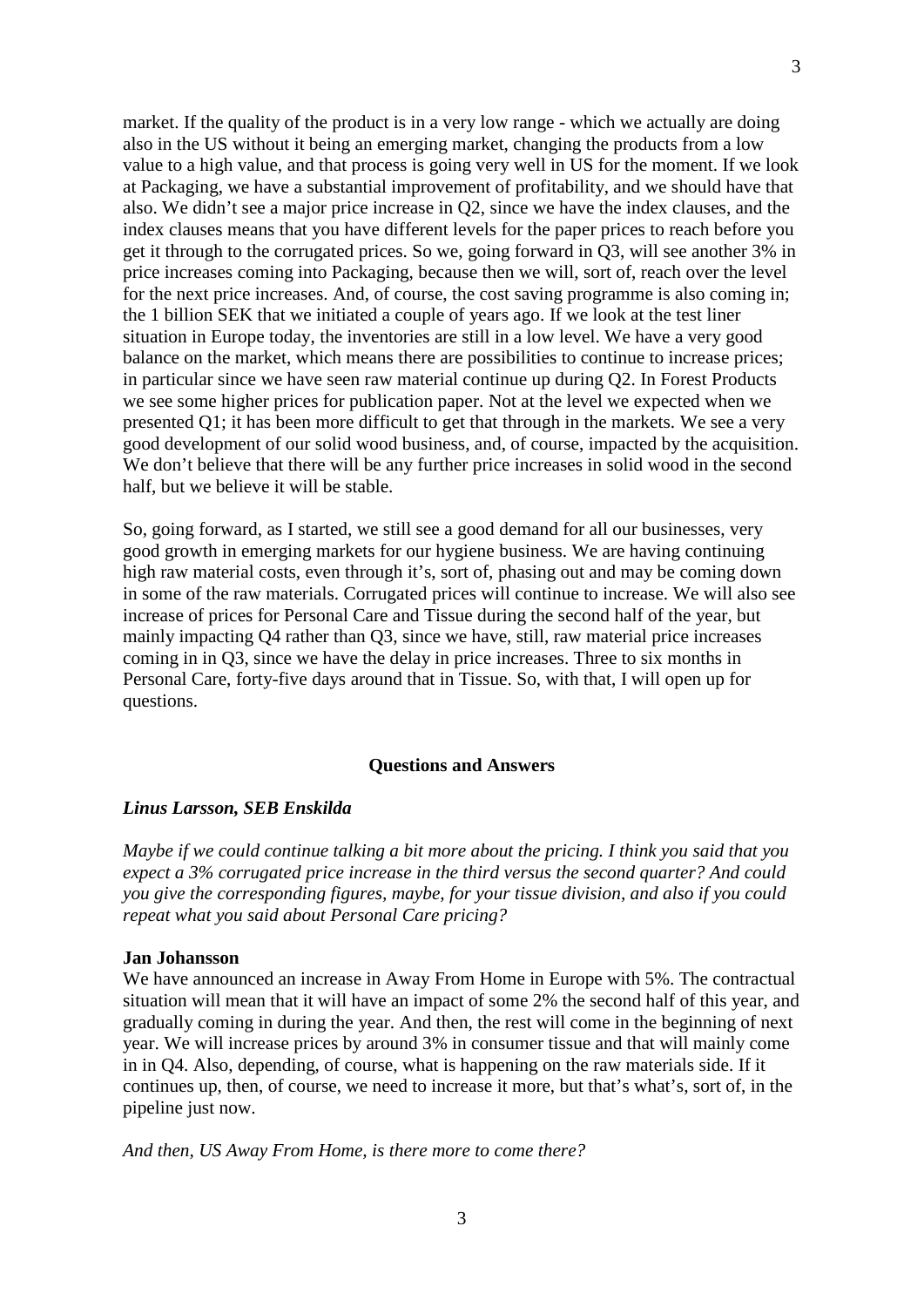US, we have, so far, achieved around 4% price increases. It depends very much on what quality we're talking about, because, if you take the very high end of our products, there is less need - maybe it's the wrong word - but it's a different pricing method than in the low end. So, what we're trying to do is to focus to get up the low end first, and, of course, the low end is more than 4%, but, if you take the average; it's about 4%.

*And would you… if we would mix this all together, the price effect in the third quarter, is that roughly on a realised basis, is it 1%, or could you give any…?*

In Tissue?

*In Tissue all in all.*

I think that, if you look at the consumer tissue, the impact will be very limited because of the contractual situation. On Away From Home you will see some price increases in Q3, but the full 2% for this year will come in Q4. I can't say an exact figure but it will gradually get there.

## *Okay. And Personal Care?*

Personal Care is, as you know, a very different business, where we normally don't refer to raw material. When we increase prices, it's new products coming out to the market. We have initiated price increases in different areas in Europe. We will continue to do that, and there will be some impact in Q3, but I think, also, you will see the major impact in Q4. In particular when we get the benefit of oil based raw material.

## *And what's major? I mean, as you say, traditionally you have not worked with prices so much, so what's that… why…?*

In Personal Care it's so much more difficult to just say a figure because it's so much depending on the promotion level, honestly. Because, I mean, if you stop promotion, you improve margin, but then you lose volume after a while, so if we keep the same promotion level as we have now, which I think is important to continue to grow market share, there will be a very limited impact in price increases in Q3.

*Okay. And then we'll… if I may, on volumes we have talked about seasonality in the past. Second quarter was positively affected by seasonality. If you could just go through the seasonal volume element in the various business areas in Q3, compared to Q2?*

The only sort of common seasonality is between Q4 and Q1, but then we have a strong season in the US when people are starting to eat outside and ice cream season is starting. We have a strong season in Europe when we get the cold during the autumn. So it's more difficult to see seasonality as a group, except Q4 to Q1, but, of course, there is seasonality in different business areas, as you have in Packaging during summer. But you may have a strong season in one area and a weak in another at the same time, and then it shifts during autumn, so I wouldn't give so much about seasonality, going forward, maybe with the exception of Packaging.

*Thank you.*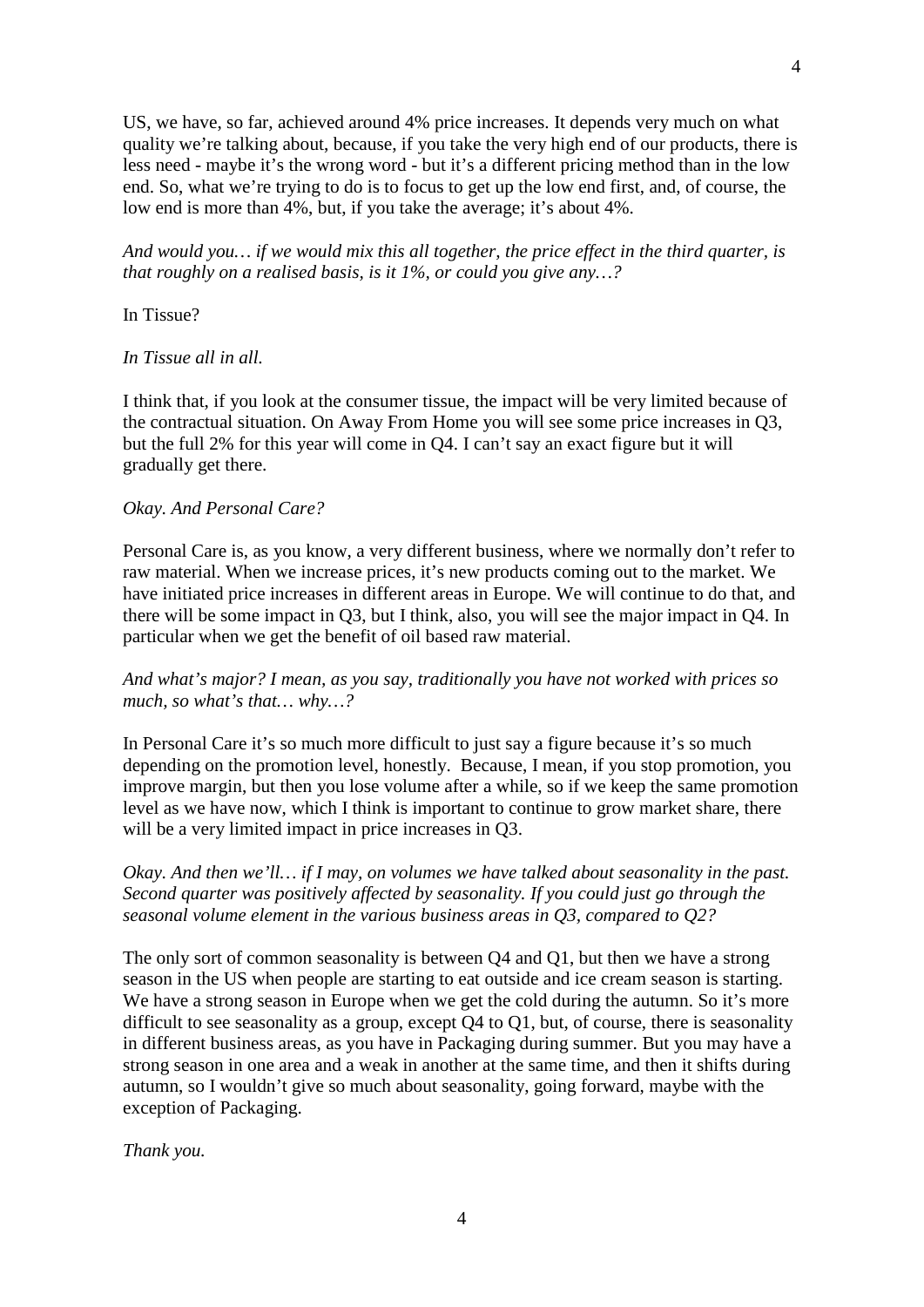Talking about the pricing and raw material, I think the important message, at least from our side, is that we do handle the pricing increases; we do offset it by cost, or price increases, but it's delayed due to the contractual situation in buying and selling.

## *Mathias Carlson – UBS, London*

*Yes. Hi, gentlemen. A question regarding the containerboard price increases. I know that, you asked for containerboard price increases for July. We haven't seen anything in the Forex index yet. Could you give us something on how that price increase is progressing?*

## **Jan Johansson**

We did announce a price increase on kraftliner of EUR 50,  $1<sup>st</sup>$  of July. That will now be EUR 40,  $1<sup>st</sup>$  of August.

*Okay, EUR 40, 1st of August. And then, on corrugated, you said 3% in the third quarter but you did get price increases in the second, as well, I assume?*

We got price increases in the second, also, yes.

*Yes, okay.*

It's another 3% coming in.

*Exactly, yes. Okay. And then, you expect, pretty much, the cost levels in Packaging to stabilise in the third quarter, or do you still have higher OCC prices on average, in the third?*

We have a delay in Packaging when it comes to OCC prices, but it shorter; it's about a month, if I remember rightly.

### **Lennart Persson, CFO, SCA**

It's correct that we have a higher OCC price at the end of the quarter that we started with, so you have a higher third quarter to expect if you compare with the second in average.

*Okay. How do you see the OCC price developing now with the summer? We've seen it's coming down from it's top, but is there any, you know, let's say, trend that it would fall further, or is it just temporary?*

#### **Jan Johansson**

It's a very difficult question to answer because it depends, very much, on how China is acting. And, as far as we can see, if you can trust the information, they are having quite high inventories in China now, both of pulp and OCC, at the same time as consumption is going down in some areas in newsprint. It's quite dramatically down. So, all the signs, at least, from what we can see now, is not indicating that it will continue up. If it will go down, that's a different question.

*Yes. Final question, just here on Packaging. We saw a 3% drop in testliner prices in Germany for July. How should we interpret that drop? Is that a seasonal drop? Is that something that is on the back of the lower OCC prices, or is anything to do with the demand trends?*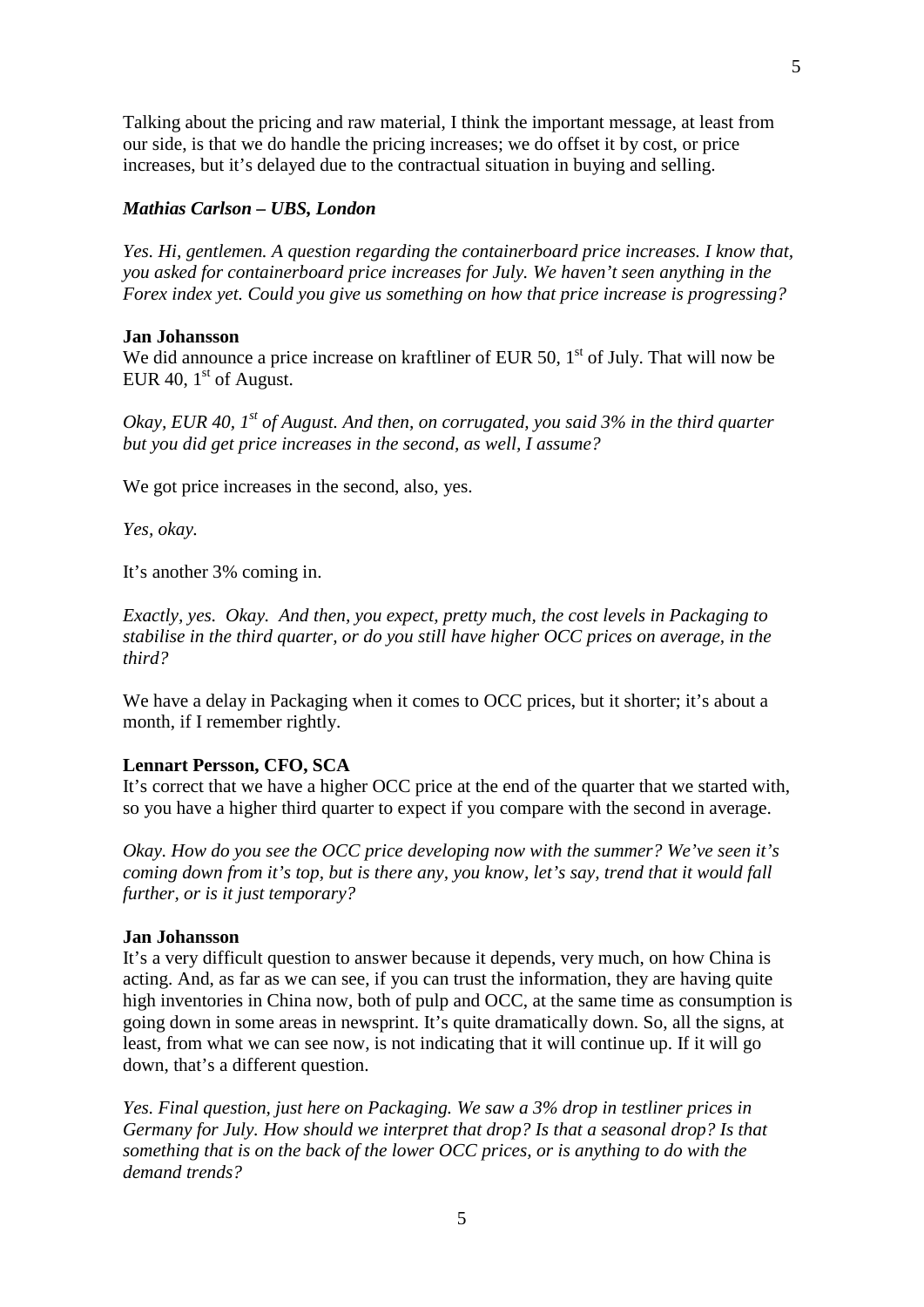The demand in Germany has been very strong, so we believe it's probably a seasonality reason, in particular, since the inventory level is still on a very good level and the balance is quite good. There is no material reason, in consumption or production, to support a lower price on testliner today.

*So, we shouldn't be that concerned about, you know, a dramatic drop in containerboard prices?*

Well, at least, I'm not concerned yet, so…

*Okay, that's good. Thank you very much.*

## *Lars Kjellberg – Crédit Suisse, London*

*I just wanted to come back a bit on the corrugated. I got slightly confused, I know that your guidance for Q2 was 3-4% higher prices, and, if I got it right, when you presented you talked about, you didn't actually get much at all in Q2. Could you quantify what you actually did get in Q2, and obviously now you say you expect 3 in Q3. I just want to clarify that?*

## **Jan Johansson**

Well, I mean, if you look all in all, we had the raw material price increase of half a billion SEK in Packaging Q2 to Q2, and price increase of 700. In Q2 to Q1 it's raw material; 126, and price; 174, so, of course, we've got price increases, and it was in the range of 2%.

*Okay. Very good. When you're talking about the new contracts that you have in private label on the diaper side, can you give any direction of what that actually means in revenues and contribution to earnings?*

It's a little bit early to do that, but, of course, it doesn't impact since we've had the fixed costs and we didn't have enough volume to cover the fixed costs. Now we are filling up the full capacity, we'll have an impact on the baby business, but I'm not prepared to give you figures today.

*Okay. Are you sensing any change in the competitive environment in European consumer tissue and/or personal care, as it now appears, at least, that some of the fibre costs are rolling over? And I'd also like to hear your view on the, sort of, A & P competitive market, i.e. do you have your main competitors still spending a lot of money, or has that eased, those kind of marketing pressures?*

We don't see any difference in behaviour of consumers than we have seen since the recession, which means that people are more careful and they look at prices and they try to find a good buy, but we've had that, now, for two to three years. A  $&$  P level in Personal Care is still on a high level, if I look, in particular, at Procter and Gamble, and we haven't increased our  $A \& P$  compared to last year. We have, rather, reduced it a little bit, but we still keep our market share, or increasing them in regions where we have a strong brand, like the Nordic region and the TENA brand. In tissue, in Europe, it's highly private label market and we don't see any change in behaviour, either up or down, in A & P. And, if you look at Asia, Latin America, I would say we see a similar situation that you saw a year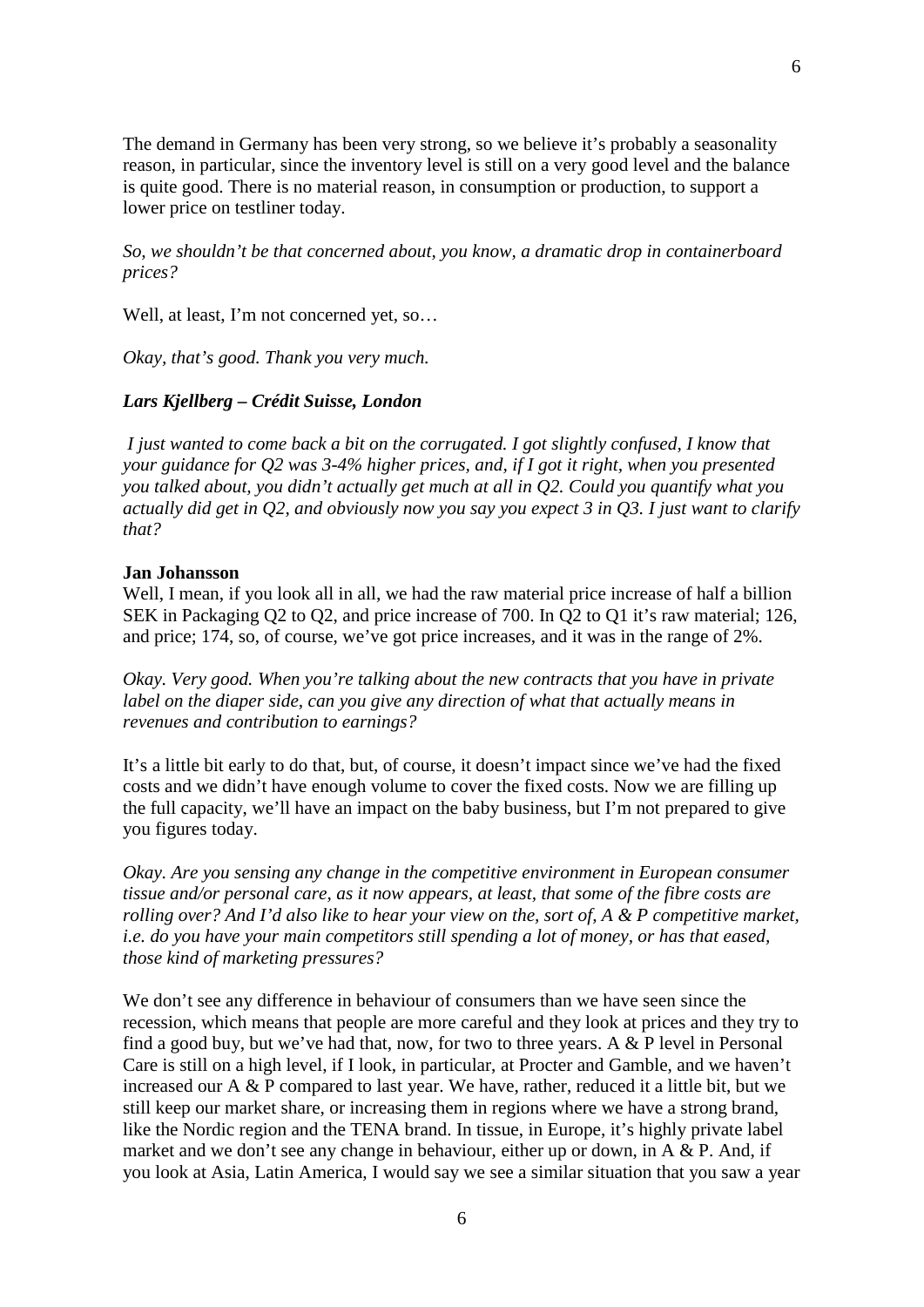ago, or two years ago, so, no dramatic change. No one is, sort of, pulling out of the market but no one is investing more money in the market either.

*Okay. Just a final question. When you're looking at your Capex levels now, if you want to share, with us, what you believe the number's going to be for this year and next, and also if you have any particular growth projects, especially in the higher growth areas of personal care and, I guess, emerging market tissue?*

We are anticipating a total investment of around 7-7.5 billion SEK, including reinvestment and strategic investments, and the depreciation is at 6.5 today. We are pursuing growth opportunities in developing markets, yes.

*And how much money of that 7.5 billion is going into emerging market growth?*

Of the 7.5; 3 billion is expansion investments.

*Sorry, I didn't quite catch that. If you…?*

Three billion is expansion investments of the 7.5.

*Thank you. That's it from me. Thank you.*

Thank you.

### *Markus Almerud – Morgan Stanley, London*

*Hi, Markus Almerud here. A couple of questions. First of all; what was the reason for the delay in the kraftliner pricing? That's my first question.*

#### **Jan Johansson**

The delay in the price increases was a resistance from the market to the EUR 50, and that's why it was changed to EUR 40 and delayed from  $1<sup>st</sup>$  of July to  $1<sup>st</sup>$  of August.

*Okay. And, second, just to get a flavour for the paper price increases that we're seeing. So, you're not talking about slight increases, competitive paper standard to magazine and more than that on news. Can you just elaborate a little bit on the negotiations you've had and what the reason for the fall is; if it's demand, or if it's something else?*

Well, we did aim for, as we communicated in Q1, around a 4, 5, 6% in magazine paper. When we look at where we are so far, we are reaching around 1.5 to 2%. Same on news; around 2%.

*Okay.*

It differs from country to country. Some regions are stronger. But, if you take the average of the portfolio, it's that figure.

*Okay, okay. And then, on wood prices, just to clarify, first of all, where do you see wood prices going in the second quarter, and then, also, did you say that you expect wood prices to be stable going forward in the third quarter?*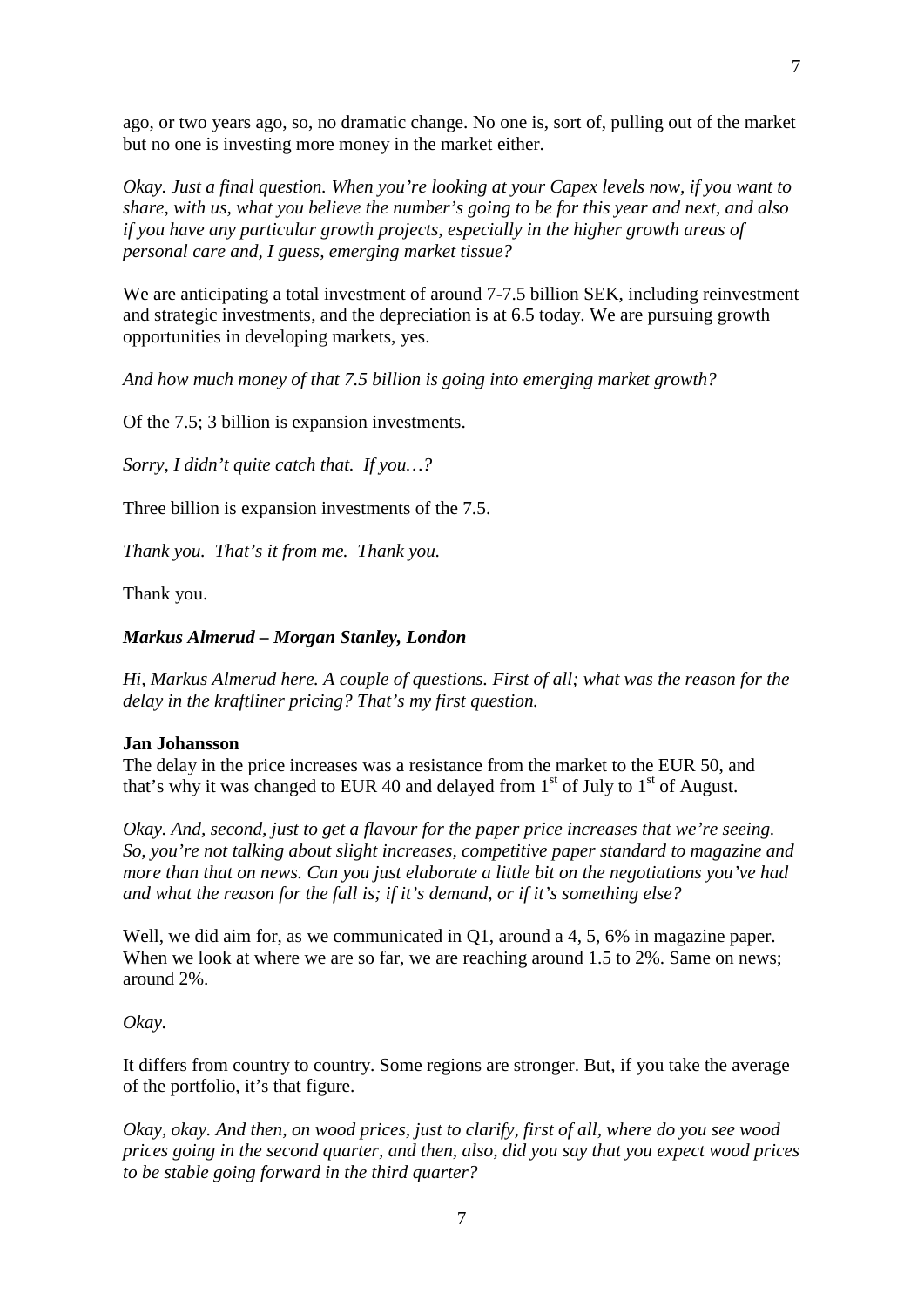If you look at solid wood in our sawmills, which I was referring to, we believe that the prices will be stable. There is a tendency for an oversupply in this part of the world, but we haven't seen any impact so far of any major price decreases due to that. I seems like the producers are trying to balance that in the market. But we don't see, in the current situation, much opportunity to increase prices in solid wood.

8

## *And what about hard wood?*

Sorry, I was talking about the saw mills now. If you look at the raw material, we believe it will be stable in all qualities.

*And what did we see in the second quarter?*

Stable.

*Okay, thank you.*

## *Barry Dixon – Davy Dublin*

*Good afternoon. Just one question on the corrugated side; apologies if you've covered it already. My line is, I'm having some trouble with the line. Can you give us some sense as to the underlying corrugated volume growth in Q2 excluding divestments and what you're thinking about that for Q3 and Q4? Thank you.*

The underlying growth is around 3 or 4% and we estimate that we will have similar development going forward during the second half.

*And you don't think there's been any sort of deterioration in the demand prospects and that might have had some impact in terms of the containerboard price increase or decrease we saw in Germany?*

Well, you will certainly see that during summer but what we've seen so far, and particularly in Germany even though the forecast is slightly lower than you maybe saw a year ago, we don't see any sign that we are going into a recession if that was the question.

*Okay, thank you very much.*

## *Oskar Lindström – Erik Penser, Stockholm*

*Hello, this is Oskar Lindström from Erik Penser. A couple of questions on the price increases if I may. First, talking about Personal Care, you know, have these price increases been accepted which you've announced and could you give us a bit more detail as to sort of which segments? Is it only on the consumer side that you've announced, that you're pushing for price increases, or is it also on the institutional and incontinence side?*

### **Jan Johansson**

In the categories that there have been increased prices, which is both institutional and retail, it has been successful. But it's in a small part of the business and directed to different geographical areas.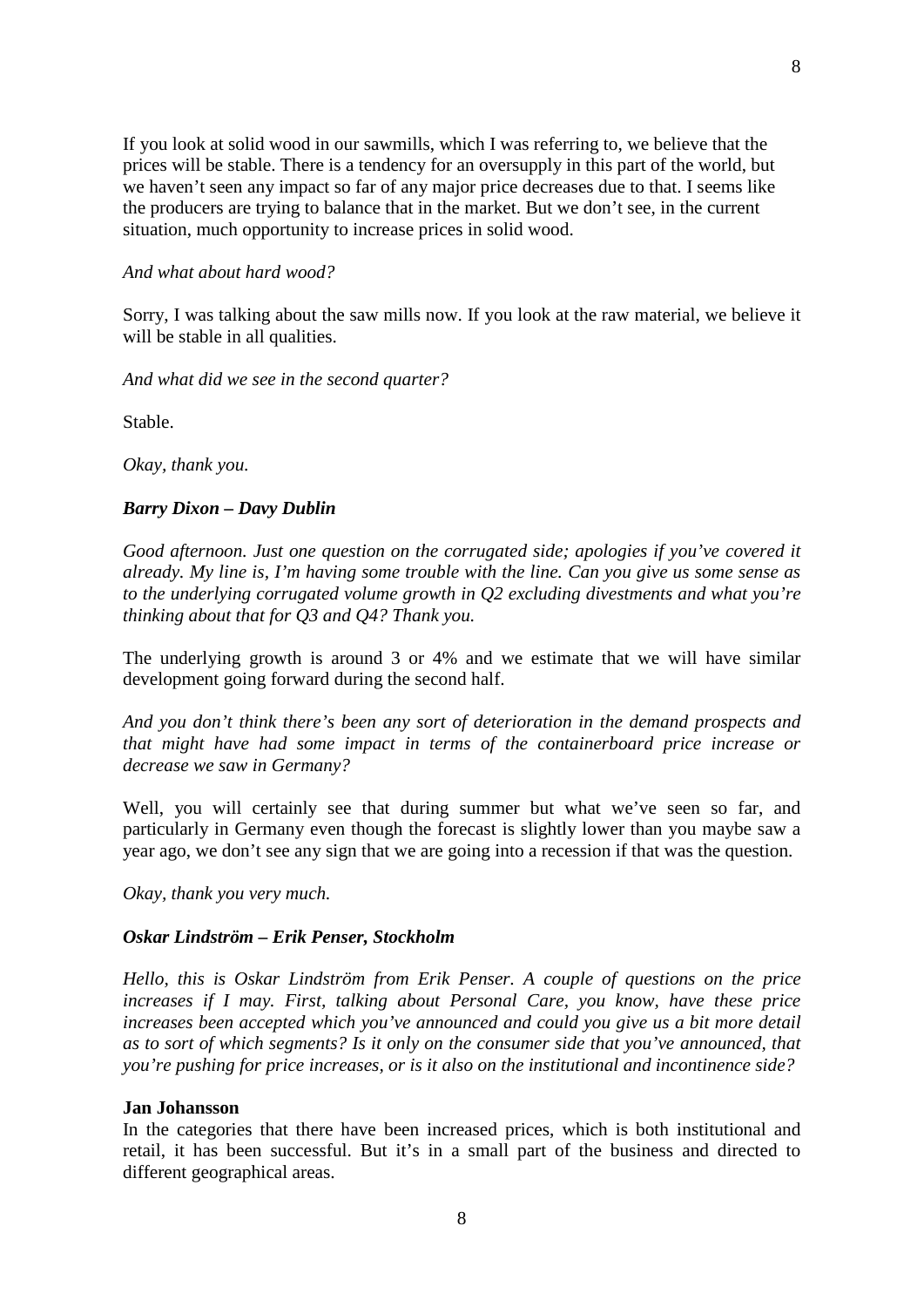*So the 5% that you mentioned earlier here during the press conference, that's the average over the entire portfolio or for these isolated parts of the portfolio?*

That was in Away From Home tissue.

*Sorry, then I mixed up my notes here. But could you give a percentage indication for Personal Care?*

No, I'm not prepared to do that.

*All right. And how do you see the competitive situation in the Personal Care market, ie what is the, you know, is this a good market to announce such price increases and would you be willing or do you expect to lose market share as a result of these price increases?*

I don't think we will be losing the market shares and in the categories where we do increase prices, I think we will get the price increases. And of course if you look at the margins in different categories, it's obvious that we need to do it in Baby for example; less obvious in incontinence.

*Right. And the consumer tissue price increases in Europe, the 5%, have they been accepted or is it something that you're still discussing with customers?*

The 5% was Away From Home and in Consumer Tissue it's 3% and that's, of course, in the current situation with the current raw material prices. We feel quite confident that we will achieve that.

*Right. Pulp capacity; is that something that you're currently sort of actively looking at increasing?*

No. I mean, we have upgraded Östrand as you know, and we don't have any plans at the moment to continue to increase that.

*So an acquisition is not something that is, sort of, a possibility or likely for you?*

Sorry, I missed that.

*An acquisition of pulp capacity, is that something which you could consider?*

It's nothing we have on the table today, no.

*All right. Well, thank you very much.*

## *Johan Sjöberg – Carnegie, Stockholm*

*Thank you very much. You said something about margins in the third quarter and how do you see, I mean, all these price increases which will come now in Q3 and especially Q4? And also then on top of that, you have some costs which will impact you. Could you say something on how you see margins developing here during the second half?*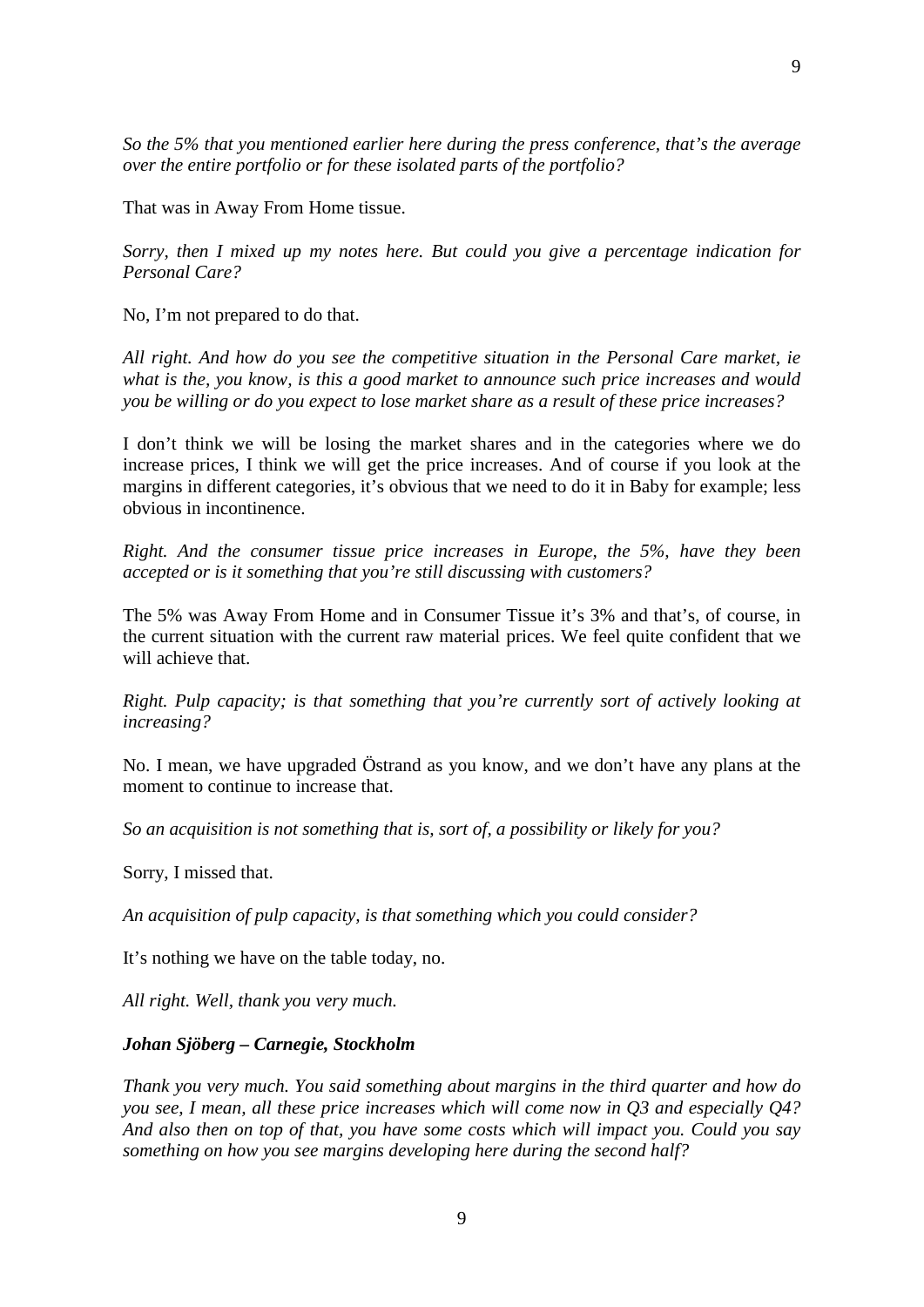### **Jan Johansson**

I feel quite confident that the margins will improve during the second half but, depending of course on the raw materials once again. If they continue up we will still have a delay but the bulk of the improvement, due to the fact that we enter Q3 with a higher average raw material cost, will come during Q4.

10

*And how do you see Q3 versus Q2?*

I don't think I can comment more than that. Some of the price increases will come in but also some of the raw material will be higher during Q3.

*All right. Tissue margins, you've already said that you will achieve 10%. When do you see it right now to be in your Tissue operations?*

If we freeze the raw material prices and the currency then my belief is that we will reach it late this year or beginning next year.

*Okay, so as of Q1 2012 you will be running at 10% Tissue margins assuming all things are equal there?*

Yes.

*Great, thanks.*

## *Karri Rinta – SHB, Helsinki*

*First a follow up on the previous question; you have also earlier talked about having a target of reaching a higher adjusted EBIT this year versus last year. With what you know now about the price hikes that you have announced for the second half, is this target still realistic and do you still believe in it?*

### **Jan Johansson**

When we communicated that we also communicated all the rest alike and since then we have had two billion of increases in raw material, we have a currency with 600 million etc so it's a completely different situation. We do believe that we will, overall, have a higher result in the second half than we had in the first half but I don't want to go more into detail than that.

*All right. That's fair enough. And then you also mentioned that you haven't yet seen any explicit impact from the increased economic uncertainty. Is that a reflection of the products that you sell or your geographic exposure; ie are you less exposed to the most troubled areas like, for example, the southern Europe or is it just that your products are more resilient even in uncertain economic times?*

Well, I mean we had one of our highest quarters every during the worst part of the recession so of course we have products that people need even in bad times so that's absolutely one reason. But also if you take Greece, I think Greece stands for 0,5% of our sales as an example.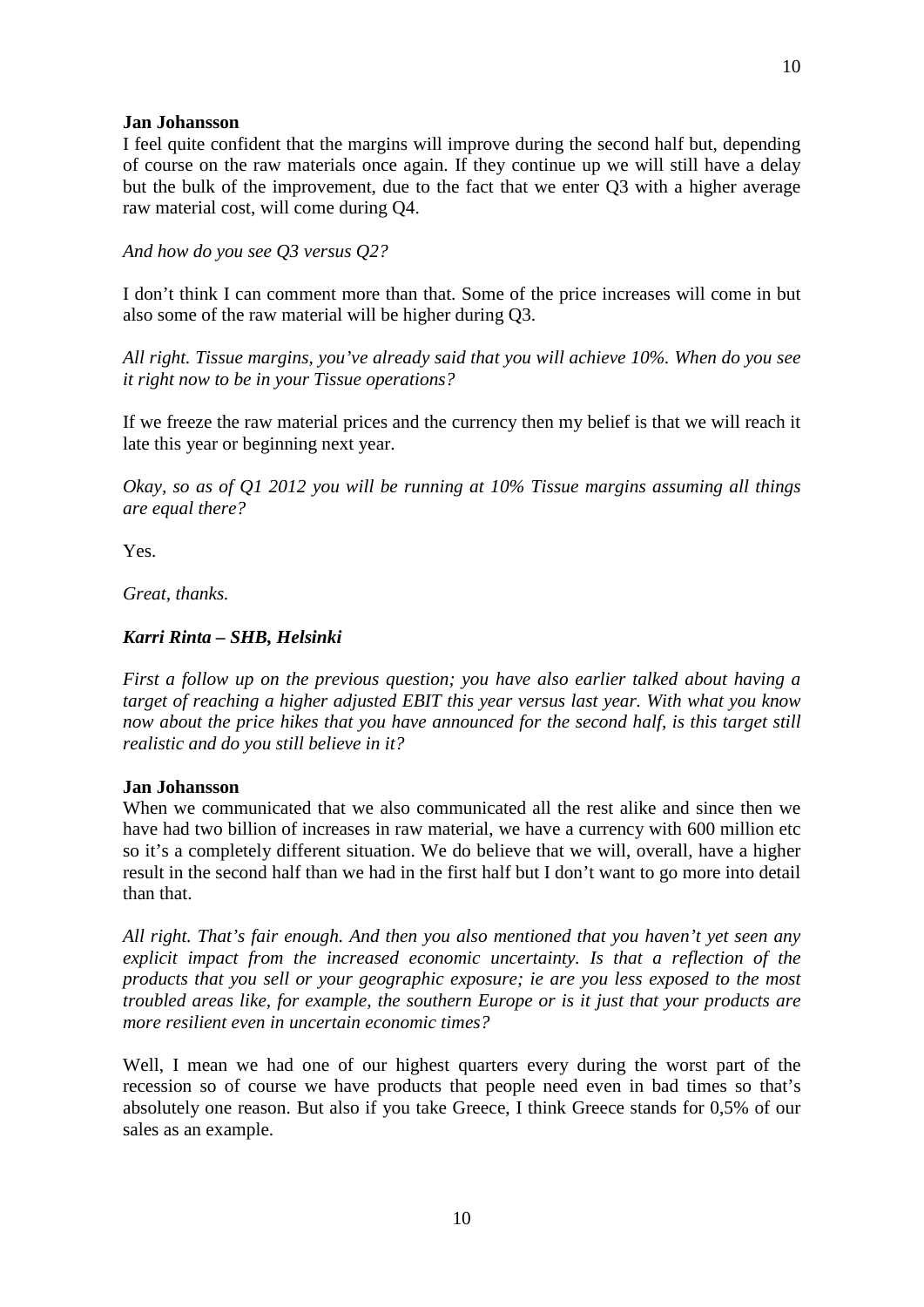*But would you say that you're more exposed to the sort of Central and Northern Europe rather than Southern Europe?*

Yes, but also that we have a portfolio that is not very much impacted, at least on the Hygiene side in difficult times.

*All right. Thank you.*

## *Ross Gilardi – Merril Lynch, London*

*I just had a couple of questions. First on the Packaging division when you look at the quarter on quarter change in Q2 versus Q1, in your deviation analysis you have 96 million of other costs that negatively impacted Q2 versus Q1. What is that?*

Yes, that's true and there are a lot of things in that. I will ask Lennart to take the major part of it.

## **Lennart Persson, CFO**

Yes, there we have, for example, higher distribution costs. We have also seen higher other costs inflation so to say, or it is coming in during the half year. We have also had some lower production with a lower coverage of fixed costs turning up in that line.

*So is there, I mean when you look at the price mix versus raw materials, if you just isolated that, it would suggest that you've got some margin expansion in Q2 but it sounds like some of that 96 million really is cost inflation as well. So at the end of the day, did you get more pricing than cost inflation in Q2 versus Q1?*

Yes. In addition to maybe what I what said it's also that revaluation was, the evaluation of inventory is also coming into that line.

### **Jan Johansson**

Which is the biggest part of it. Taking that into consideration, yes, we cover our cost with price increases.

*Okay. And then on kraftliner you said that there was some resistance for the July increase but you expect EUR 40 in August. Why is that? Is there all of a sudden not resistance or has demand suddenly gotten better or why do you still expect the price to come through?*

There's always resistance to increased prices and the EUR 50 at the time was too high. But looking at the market situation, the balance in kraftliner, we believe that EUR 40 will be accepted by the 1st August.

*Okay, great. And then just lastly, could you just comment on the overall acquisition environment in Personal Care and Tissue? Do you see opportunities for mid to large size acquisitions over the next six to 12 months?*

As we have communicated, we would very much like to get into some regions where we are not today or some countries and we are still pursuing that. There are some quite

11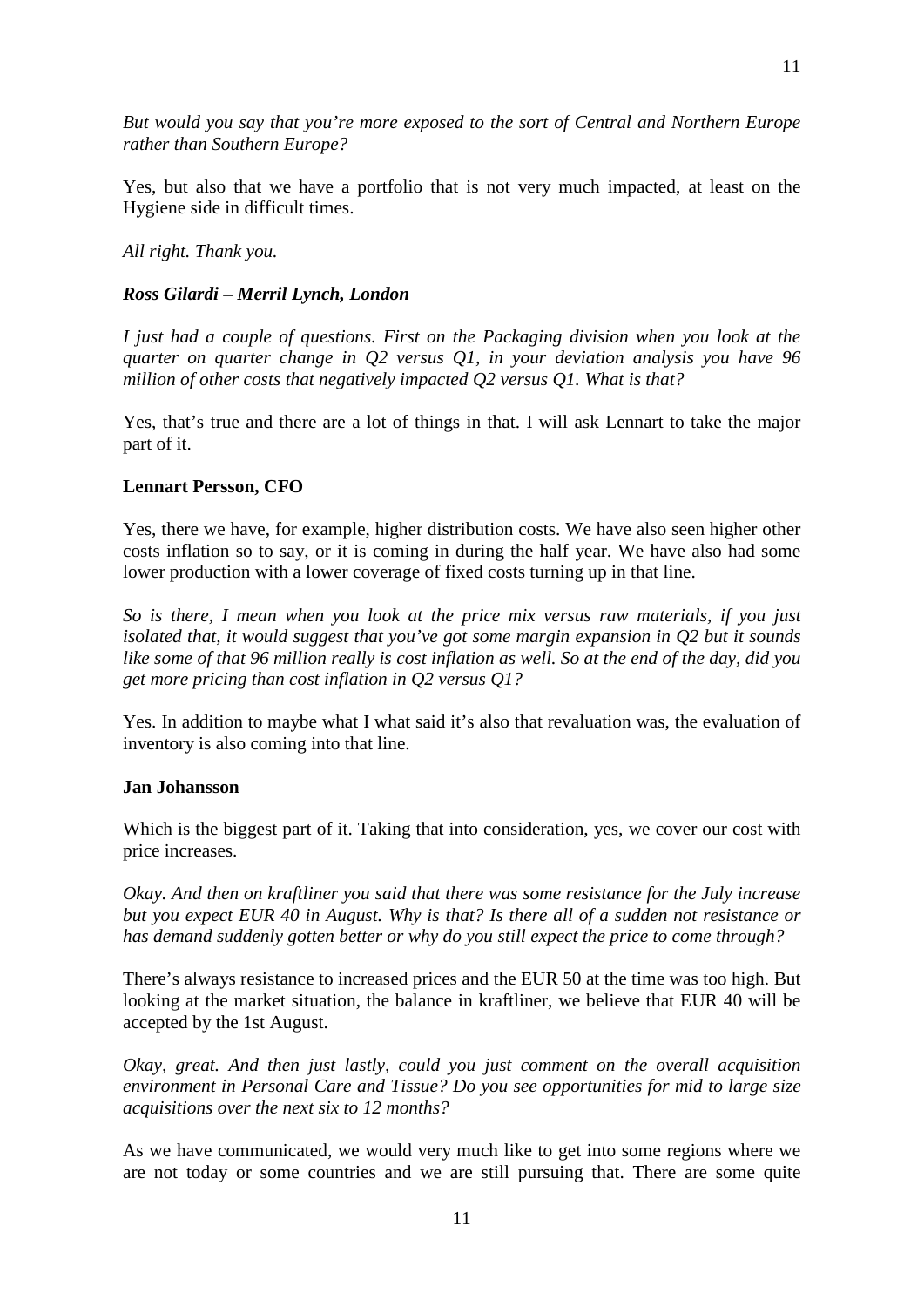interesting businesses for sale but we also want to be very certain and very clear that if we do something that we acquire the right business. So we would rather walk slow and safe than running fast and unsafe.

12

*Do you think, I mean in the grand scheme of things, is consolidating your existing leadership positions in Europe more or less important to you than trying to expand the business, your overall Hygiene business geographically into emerging markets? Is one of those two things more appealing to you?*

It's a very good question but also an extremely complicated question and one has to try to balance that of course because if you use all your cash in emerging markets and you have your home markets that are not really working, then of course you have a problem. So I think you maybe need to do both which of course limits your options also in terms of free cashflow etc.

*And are they in any key geographies; obviously you've made the Turkish acquisition from here, key geographies that you're not in right now that you'd like to be in more in a major way?*

If you look at Latin America, it's Brazil. We only have, in incontinence in Brazil. It's not only but it's just one category and we'd like to get more categories into Brazil. We are also, of course, continuing to look into China. We are also have incontinence now in China but would like to have more categories. And then of course we also have India with huge potential. We cannot probably do everything or all of them at the same time so we have to choose and that's the process we are in just now.

*Okay, thank you very much.*

## **Operator**

Thank you. Do we have any questions from the web?

## *Unidentified Male*

*Yes, we do. We have quite a few questions regarding corrugated prices and volumes but I believe those have been covered. Steven Syko (?) from PPI Europe asks: Could you comment on the reasons behind your decision to divest your Greek packaging business? To whom was it sold?*

## **Jan Johansson**

Well, as we have communicated in Packaging, we will continue to look over our portfolio and this was a typical business where we didn't see that we could develop it long term to something good and profitable but the new owner has much bigger possibilities to do something good with it. It was sold to a joint venture partner. We actually still own 49% of it since we own 49% of the Turkish packaging company that acquired it.

*Okay. () Shaw (?) from Morgan Stanley asks: Could you please comment on the price increase in publication paper?*

Yes, I thought I covered that. It will be around 1.5 to 2% for the second half.